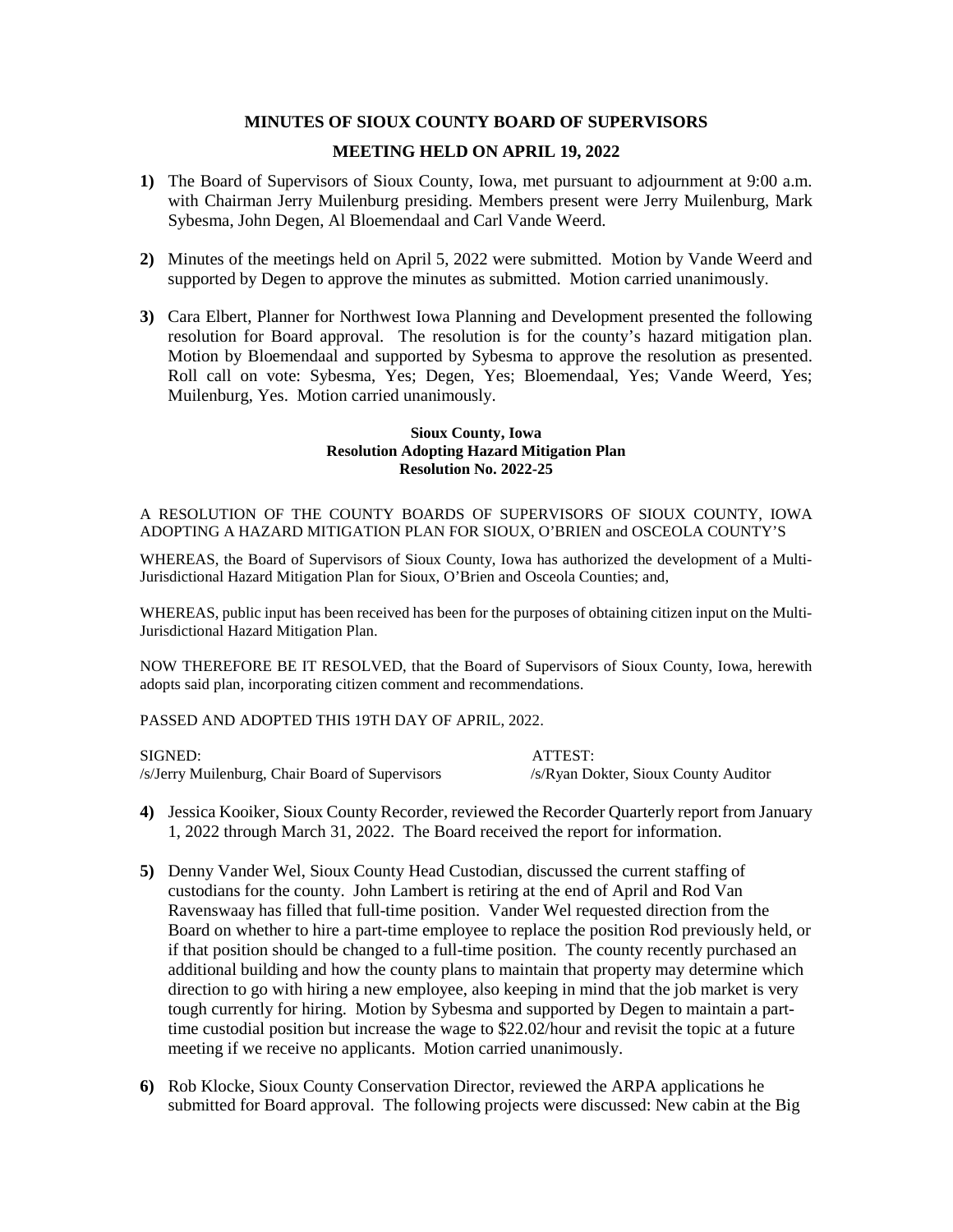Sioux Rec Area for \$134,000, paving and bird mews project at the Nature Center for a total of \$104,000, phase 3 of the trail at the Big Sioux Rec Area for \$188,000, a trail project at Sandy Hollow for \$156,000, an electrical upgrade project at Sandy Hollow for \$130,000, and lastly an electrical upgrade project at Oak Grove for up to \$42,500. Motion by Vande Weerd and supported by Degen to approve the applications as presented. Motion carried unanimously.

# **7)** Joel Sikkema, Sioux County Engineer,

• As this was the date, April 19, 2022, and time 10:00 a.m. for a bid letting for Project LFM-2-2022—7X-84 for a culvert, Sikkema reported the bids as follows: Contractor Total Bid

| <u>Communist</u>           | t vaar Dig   |
|----------------------------|--------------|
| <b>Graves Construction</b> | \$301,636.00 |
|                            |              |

No other bids were received. This bid was above the estimated costs but due to the planned work on K42 in the next year, Sikkema requested that the Board consider proceeding with the bid, upon his review of the bid in further detail. Motion by Sybesma and supported by Bloemendaal to approve the bid pending further review of the County Engineer. Motion carried unanimously.

• Requested Board approval of the following resolution for a speed limit change. Motion by Bloemendaal and supported by Vande Weerd to approve the resolution as presented. Roll call on vote: Sybesma, Yes; Degen, Yes; Bloemendaal, Yes; Vande Weerd, Yes; Muilenburg, Yes. Motion carried unanimously.

# **SIOUX COUNTY RESOLUTION NO.: 2022-27 CITY OF SIOUX CENTER RESOLUTION NO.: SC-R-17-22 RESOLUTION ESTABLISHING A REDUCED SPEED LIMIT ON HARRISON AVENUE (13TH AVENUE SE)**

**WHEREAS,** the Sioux County Board of Supervisors is empowered under authority of Sections 321.255 and 321.285 of the Code of Iowa to determine that the speed limit on any secondary road is greater than is reasonable and proper under the conditions existing, and may determine and declare a reasonable and proper speed limit.

**WHEREAS,** The Sioux County Board of Supervisors, and the City of Sioux Center, Iowa, have concurrent jurisdiction over Harrison Avenue  $(13<sup>th</sup>$  Avenue SE) on the east corporate line of the City of Sioux Center, Iowa, along the east side of Section 9, T95N, R45W (West Branch Twp).

**WHEREAS,** the City of Sioux Center, Iowa and the Sioux County Board of Supervisors agree that a reasonable and proper speed limit be established for the safety of the traveling public due to increased vehicle traffic, increased school-related traffic due to a new school location and increased residential traffic resulting from a new housing development and hospital.

**NOW, THEREFORE BE IT RESOLVED,** by the Sioux County Board of Supervisors and the City of Sioux Center, Iowa, that a 45 mile per hour speed limit be established and the appropriate signs be furnished and maintained by the City of Sioux Center, Iowa, and be erected by Sioux County, Iowa, at the following location:

Beginning at the intersection of 400<sup>th</sup> Street (9<sup>th</sup> Street SE) and Harrison Avenue (13<sup>th</sup> Avenue SE), thence south on Harrison Avenue (13<sup>th</sup> Avenue SE) approximately one (1) mile to the intersection of Harrison Avenue ( $13<sup>th</sup>$  Avenue SE) and  $410<sup>th</sup>$  Street ( $20<sup>th</sup>$  Street SE).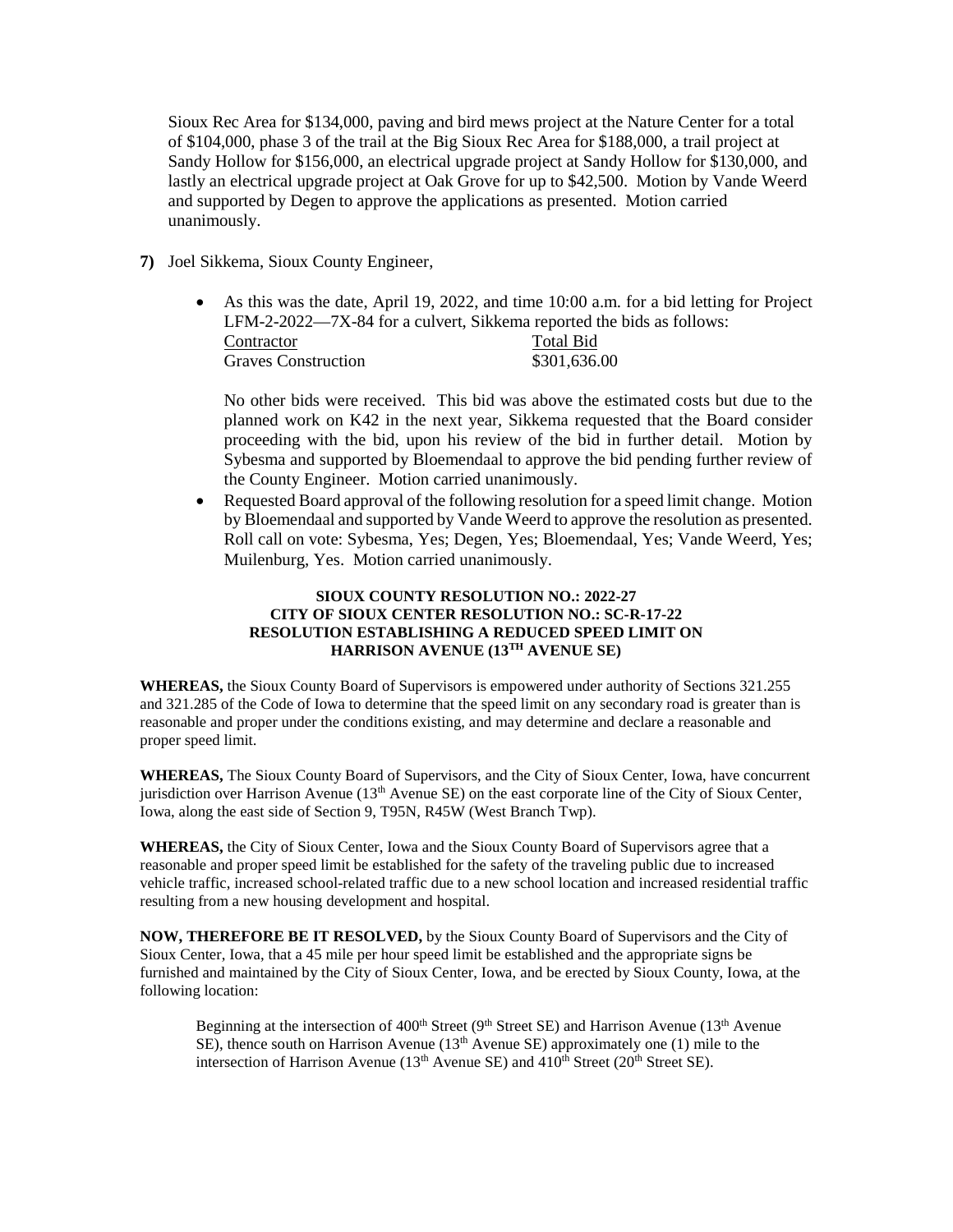Passed and approved this 19th day of April, 2022.

| ATTEST: | /s/Ryan Dokter       | /s/Jerry Muilenburg, Chair        |
|---------|----------------------|-----------------------------------|
|         | Sioux County Auditor | Sioux County Board of Supervisors |
|         | ---                  |                                   |

ATTEST: /s/Scott Wynja, City Manager /s/David Krahling, Mayor<br>City of Sioux Center, Iowa City of Sioux Center, Iowa

City of Sioux Center, Iowa

• Requested Board approval of the following resolution for providing financial assurance for mitigation expenses. Motion by Sybesma and supported by Vande Weerd to approve the resolution as presented. Roll call on vote: Sybesma, Yes; Degen, Yes; Bloemendaal, Yes; Vande Weerd, Yes; Muilenburg, Yes. Motion carried unanimously.

# **SIOUX COUNTY RESOLUTION NO.: 2022-26 RESOLUTION PROVIDING FINANCIAL ASSURANCE FOR COMPENSATORY MITIGATION EXPENSES FOR THE 380TH STREET BRIDGE REPLACEMENT OVER THE ROCK RIVER PROJECT**

**WHEREAS,** the Board of Supervisors, hereafter referred to as "the Board", believes the 380th Street Bridge Replacement over the Rock River project, hereafter referred to as "the project" is in the best interest of Sioux County, Iowa, and the residents thereof; and

**WHEREAS,** the Board has sought appropriate professional guidance for the concept, planning, and design of the project and followed state and federal laws; and

**WHEREAS,** compensatory mitigation will be required for the project to comply with Section 404 of the Clean Water Act; and

**WHEREAS,** the Board has accepted a mitigation plan that will result in construction of forested wetlands at the Abma Wetland Mitigation Site and purchase of credits from the Owega Mitigation Bank; and

**WHERAS,** the U.S. Army Corps of Engineers has requested financial assurance that Sioux County will perform the required compensatory mitigation prior to issuing Section 404 Permit 2021-0849; and

**IT IS THEREFORE RESOLVED** by the Board that up to \$75,000 of the \$7.165 million Construction line item in the Fiscal Year 2023 Sioux County Secondary Roads Budget is hereby obligated for compensatory mitigation expenses for the project.

Dated at Orange City, Iowa, this 19<sup>th</sup> day of April, 2022.

Board of Supervisors of Sioux County, Iowa

/s/Carl Vande Weerd, Supervisor /s/Al Bloemendaal, Supervisor /s/John Degen, Supervisor /s/Mark Sybesma, Supervisor /s/Jerry Muilenburg, Chairman Attest: /s/Ryan Dokter, County Auditor

> • Presented the following three permit agreements from MidAmerican Energy to place fiber optic cables for Board consideration: 1) From Rock Valley 69 substation, just east of Fig Avenue, west to Fig Avenue, north in the east right-of-way to the City of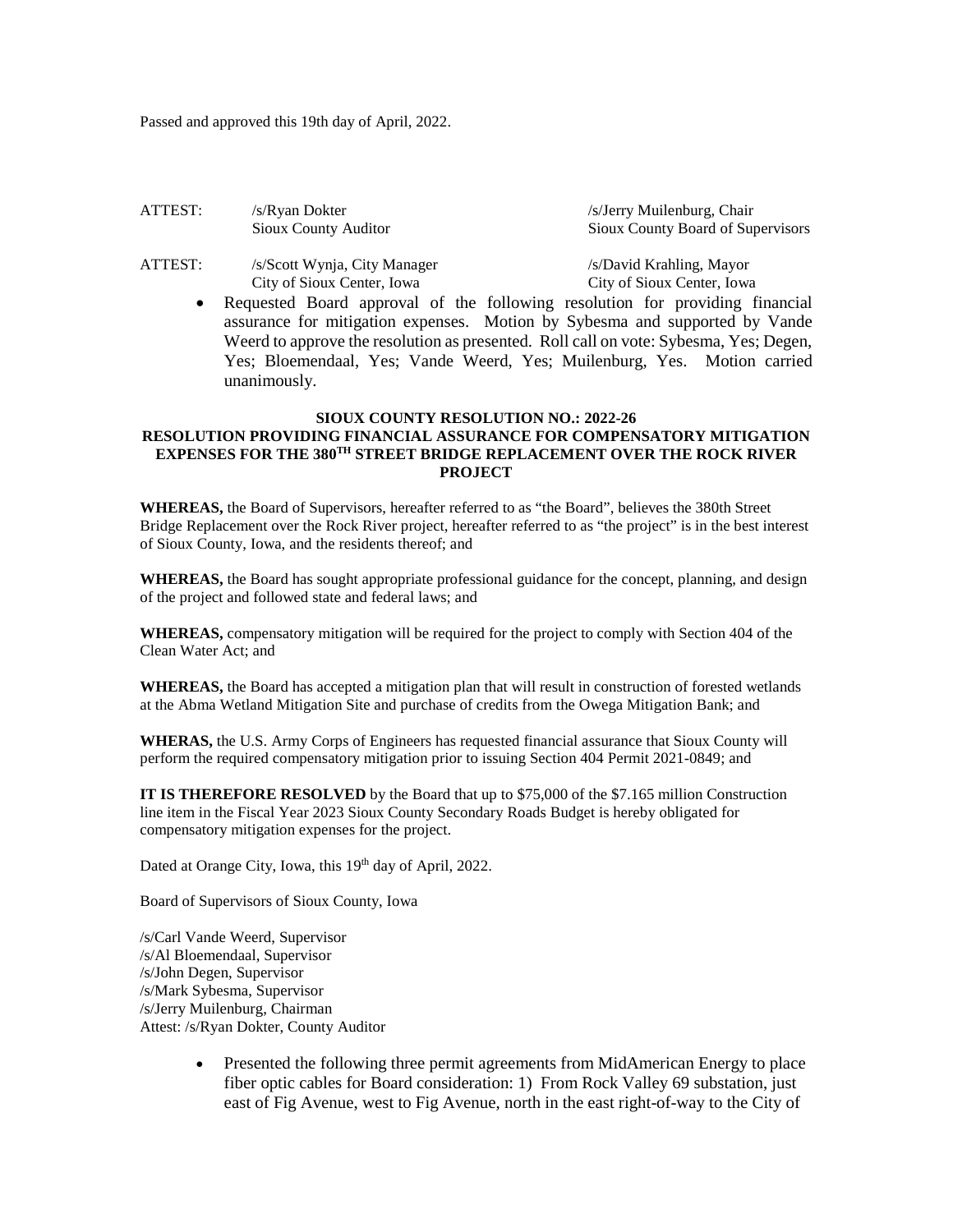Rock Valley, 2) from the NIPCO J14 MidAmerican substation just east of BNSF Railroad, west to the Rock Valley 69 substation, just east of Fig Avenue, 3) from the MidAmerican substation on the west side of Hickory Avenue, south of Hull south to 330<sup>th</sup> Street, west to west side of Highway 75 and just east of BNSF Railroad, then south to MidAmerican NICPO J14 substation. Motion by Bloemendaal and supported by Vande Weerd to approve the three permit agreements as presented. Motion carried unanimously.

- Updated the Board on the Region III projects the county submitted for funding. The L26 resurfacing project was awarded \$1 million for FY27 and the K42 project was awarded \$716,000 for FY27.
- Reported that the lettings for the B46 and L14 projects are taking place today.
- Updated the Board on secondary road activities.
- **8)** Motion by Sybesma and supported by Vande Weerd to approve the following resolution. Roll call on vote: Sybesma, Yes; Degen, Yes; Bloemendaal, Yes; Vande Weerd, Yes; Muilenburg, Yes. Motion carried unanimously.

# **RESOLUTION 2022-22 URBAN RENEWAL FUND TRANSFER**

WHEREAS, it is desired to make the following inter-fund operating transfer:

\$477,075 from the Urban Renewal Tax District #1 Fund to the Urban Renewal Debt Service Fund,

WHEREAS, said operating transfer is made in accordance with Section 331.432 Iowa Code,

NOW THEREFORE BE IT RESOLVED by the Board of Supervisors of Sioux County as follows:

Section 1. The following inter-fund operating transfer is to be made effective April 19, 2022.

\$477,075 from the Urban Renewal Tax District #1 Fund to the Urban Renewal Debt Service Fund

Section 2. The County Auditor is directed to correct the books accordingly and to notify the County Treasurer of these inter-fund operating transfers, accompanied by a copy of this resolution and the record of its adoption.

Signed and dated this 19th day of April, 2022.

/s/Jerry Muilenburg, Chairman Sioux County Board of Supervisors

ATTEST: /s/Ryan Dokter Sioux County Auditor

**9)** Motion by Bloemendaal and supported by Degen to approve the following resolution. Roll call on vote: Sybesma, Yes; Degen, Yes; Bloemendaal, Yes; Vande Weerd, Yes; Muilenburg, Yes. Motion carried unanimously.

# **RESOLUTION 2022-23 SECONDARY ROAD FUND TRANSFER**

WHEREAS, it is desired to make the following inter-fund operating transfer:

\$447,500 from the Urban Renewal Debt Service Fund to the Secondary Road Fund,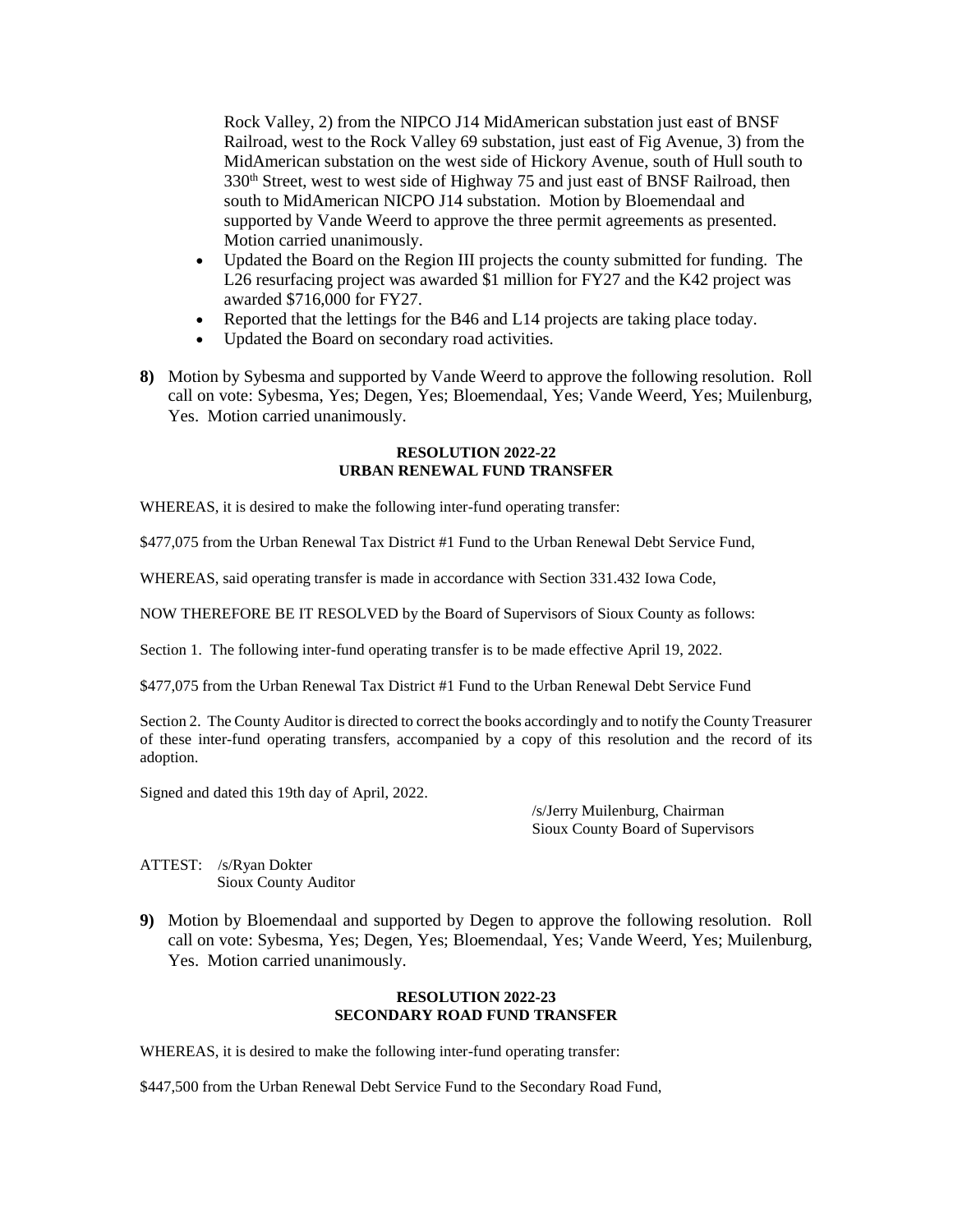WHEREAS, said operating transfer is made in accordance with Section 331.432 Iowa Code,

NOW THEREFORE BE IT RESOLVED by the Board of Supervisors of Sioux County as follows:

Section 1. The following inter-fund operating transfer is to be made effective April 19, 2022.

\$447,500 from the Urban Renewal Debt Service Fund to the Secondary Road Fund.

Section 2. The County Auditor is directed to correct the books accordingly and to notify the County Treasurer of these inter-fund operating transfers, accompanied by a copy of this resolution and the record of its adoption.

Signed and dated this 19th day of April, 2022.

/s/Jerry Muilenburg, Chairman Sioux County Board of Supervisors

ATTEST: /s/Ryan Dokter Sioux County Auditor

**10)** Motion by Bloemendaal and supported by Sybesma to approve the following resolution. Roll call on vote: Sybesma, Yes; Degen, Yes; Bloemendaal, Yes; Vande Weerd, Yes; Muilenburg, Yes. Motion carried unanimously.

#### **RESOLUTION 2022-24 SECONDARY ROAD FUND TRANSFER**

WHEREAS, it is desired to make the following inter-fund operating transfer:

\$1,315,929 from the Rural Basic Fund to the Secondary Road Fund, and \$139,466.50 from the General Basic Fund to the Secondary Road Fund

WHEREAS, said operating transfer is made in accordance with Section 331.432 Iowa Code,

NOW THEREFORE BE IT RESOLVED by the Board of Supervisors of Sioux County as follows:

Section 1. The following inter-fund operating transfer is to be made effective April 19, 2022.

\$1,315,929 from the Rural Basic Fund to the Secondary Road Fund and \$139,466.50 from the General Basic Fund to the Secondary Road Fund

Section 2. The County Auditor is directed to correct the books accordingly and to notify the County Treasurer of these inter-fund operating transfers, accompanied by a copy of this resolution and the record of its adoption.

Signed and dated this 19th day of April, 2022.

/s/Jerry Muilenburg, Chairman Sioux County Board of Supervisors

ATTEST: /s/Ryan Dokter Sioux County Auditor

**11)** The Board discussed the vacancy for the Lynn Township Clerk.

**12)** Motion by Vande Weerd and supported by Bloemendaal to appoint Ann Juhl to the Civil Service Commission to fill a vacancy. Motion carried unanimously.